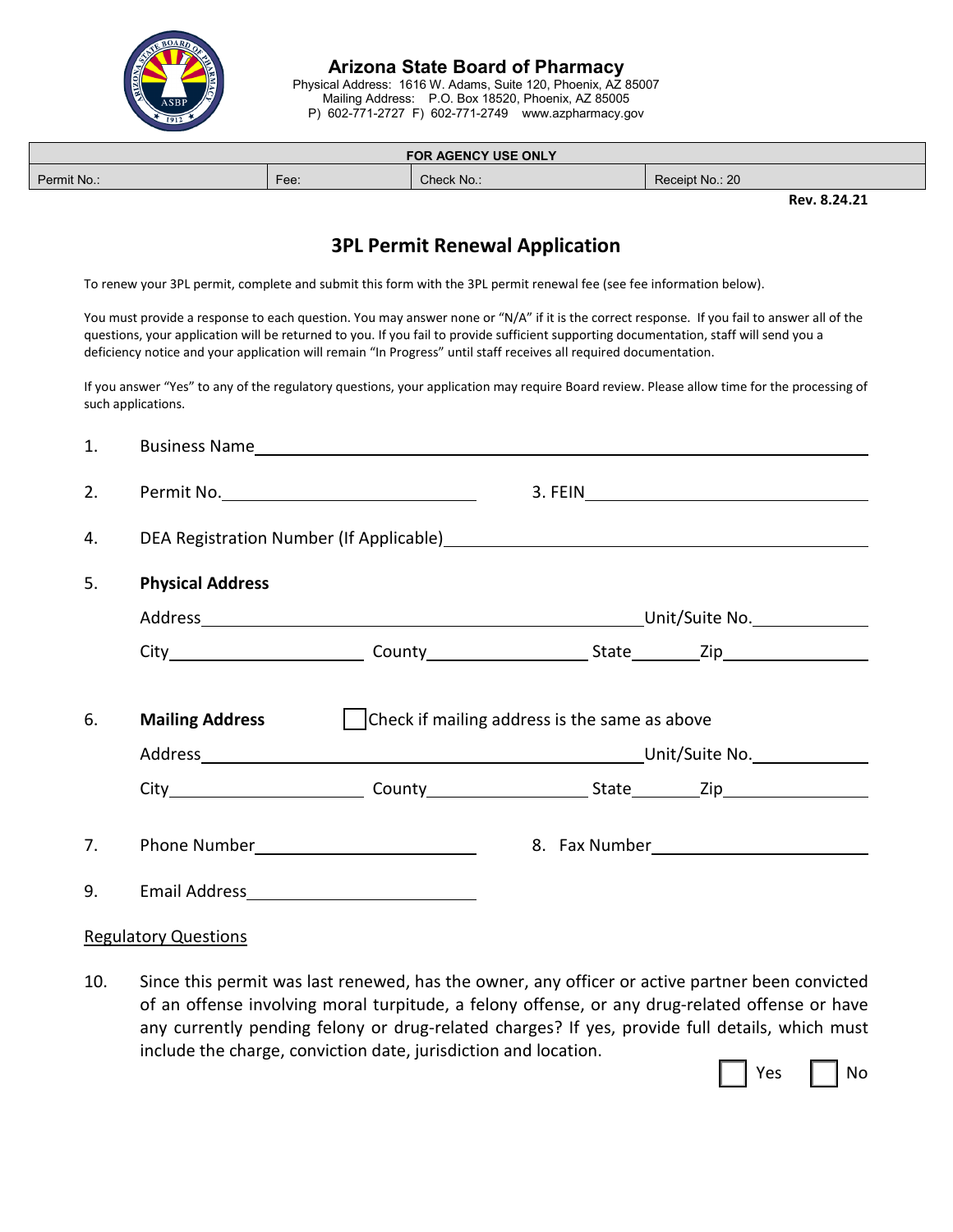11. Since this permit was last renewed, has any formal disciplinary action been taken against the facility at this permitted location at either a state or federal level? If yes, provide full details, which must include the nature and date of each action and the state or jurisdiction involved. You must also provide copies of the orders relating to each disciplinary action.

| 12. | Since this permit was last renewed, has the owner, any officer or active partner been denied a      |
|-----|-----------------------------------------------------------------------------------------------------|
|     | permit for the facility at this permitted location in this state or any other jurisdiction? If yes, |
|     | provide full details, which must include the state or jurisdiction and the date of the denial. You  |
|     | must also provide a copy of the order or letter of denial.                                          |

- 13. Since this permit was issued, has there been a change of ownership of 30% or more in voting stock or vested interest that has direct operational oversight? If yes, your renewal application will not be considered complete until you submit a new permit application.
- 14. Designated Representative Information
	- a. Name
	- b. Emergency Phone Number
	- c. Is this a new Designated Representative? If yes, please provide a copy of the Designated Representative's resume and fingerprint clearance card.
	- d. Has the Designated Representative ever been convicted of a criminal offense under any federal, state or local laws relating to wholesale or retail prescription or over-the-counter dangerous drugs or dangerous devices distribution or the distribution of controlled substances? If yes, provide full details, which must include the charge, conviction date, jurisdiction and location.

Yes I I No

Yes  $\Box$  No

Yes  $|$   $|$  No

Yes I I No

Yes | | No

I declare, under penalty of perjury, under the laws of the state of Arizona, that the information I have provided in this application is true and correct to the best of my knowledge.

Signature Date Date of the Date of the Date of the Date of the Date of the Date of the Date of the Date of the

Pursuant to section 41-1093.01, Arizona Revised Statutes, an agency shall limit all occupational regulations to regulations that are demonstrated to be necessary to specifically fulfill a public health, safety or welfare concern. Pursuant to sections 41-1093.02 and 41-1093.03, Arizona Revised Statutes, you have the right to petition this agency to repeal or modify the occupational regulation or bring an action in a court of general jurisdiction to challenge the occupational regulation and to ensure compliance with section 41-1093.01, Arizona Revised Statutes.